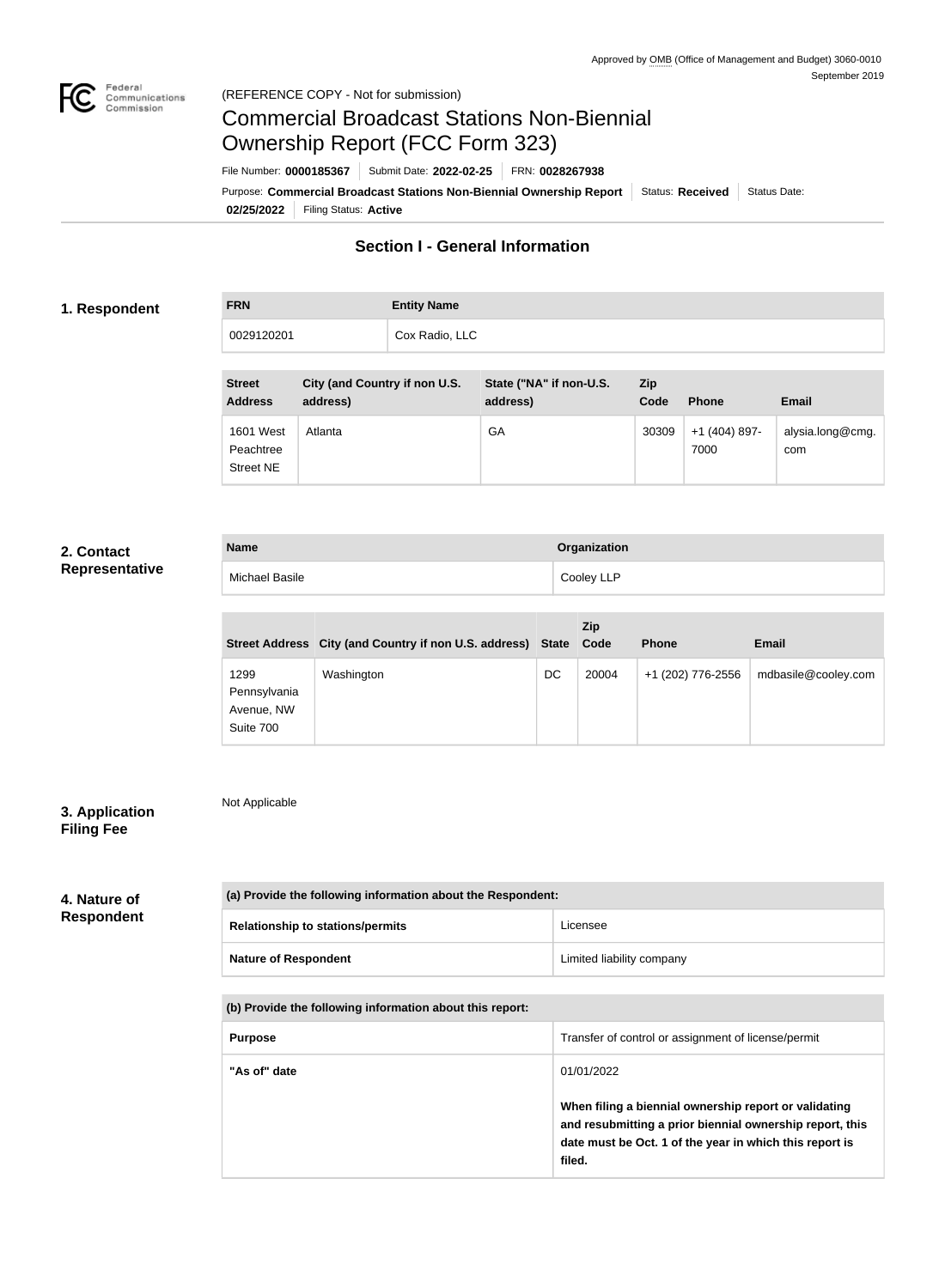**5. Licensee(s) /Permittees(s) and Station(s) /Permit(s)**

**Respondent is filing this report to cover the following Licensee(s)/Permittee(s) and station(s)/permit(s):**

| <b>Licensee/Permittee Name</b> | <b>FRN</b> |
|--------------------------------|------------|
| Cox Radio, LLC                 | 0029120201 |

| Fac. ID No. | <b>Call Sign</b> | <b>City</b>            | <b>State</b> | <b>Service</b> |
|-------------|------------------|------------------------|--------------|----------------|
| 1178        | WDUV             | <b>NEW PORT RICHEY</b> | FL.          | <b>FM</b>      |
| 1218        | <b>WRFC</b>      | <b>ATHENS</b>          | GA           | AM             |
| 3078        | <b>WXKT</b>      | <b>MAYSVILLE</b>       | GA           | <b>FM</b>      |
| 9801        | <b>KJSR</b>      | <b>TULSA</b>           | OK           | <b>FM</b>      |
| 10343       | <b>WCFB</b>      | <b>DAYTONA BEACH</b>   | FL.          | FM             |
| 11709       | <b>WGAU</b>      | <b>ATHENS</b>          | GA           | AM             |
| 11710       | WSBB-FM          | <b>DORAVILLE</b>       | GA           | <b>FM</b>      |
| 23443       | <b>WOEX</b>      | <b>ORLANDO</b>         | FL.          | <b>FM</b>      |
| 23444       | <b>WMMO</b>      | ORLANDO                | FL.          | <b>FM</b>      |
| 28894       | <b>WXXJ</b>      | PONTE VEDRA BEACH      | FL           | <b>FM</b>      |
| 40408       | WFEZ             | <b>MIAMI</b>           | FL.          | <b>FM</b>      |
| 47102       | KRMG-FM          | <b>SAND SPRINGS</b>    | OK           | <b>FM</b>      |
| 48374       | <b>WGMG</b>      | <b>CRAWFORD</b>        | GA           | FM             |
| 48716       | <b>WWKA</b>      | ORLANDO                | FL.          | <b>FM</b>      |
| 48722       | <b>KWEN</b>      | <b>TULSA</b>           | OK           | <b>FM</b>      |
| 48726       | <b>WDBO</b>      | <b>ORLANDO</b>         | FL.          | AM             |
| 48728       | WALR-FM          | <b>PALMETTO</b>        | GA           | <b>FM</b>      |
| 48729       | <b>KRMG</b>      | <b>TULSA</b>           | OK           | AM             |
| 51120       | <b>WPUP</b>      | <b>WATKINSVILLE</b>    | GA           | <b>FM</b>      |
| 51986       | <b>WHPT</b>      | <b>SARASOTA</b>        | FL.          | <b>FM</b>      |
| 53590       | <b>WJGL</b>      | <b>JACKSONVILLE</b>    | FL.          | FM             |
| 53601       | <b>WOKV</b>      | <b>JACKSONVILLE</b>    | FL.          | AM             |
| 53602       | WEZI             | <b>JACKSONVILLE</b>    | FL.          | <b>FM</b>      |
| 59970       | <b>WSRV</b>      | <b>GAINESVILLE</b>     | GA           | <b>FM</b>      |
| 60810       | <b>WNGC</b>      | ARCADE                 | GA           | FM             |
| 65764       | <b>KRAV-FM</b>   | <b>TULSA</b>           | OK           | <b>FM</b>      |
| 66013       | <b>WPOI</b>      | ST. PETERSBURG         | FL.          | <b>FM</b>      |
| 70863       | WAPE-FM          | <b>JACKSONVILLE</b>    | FL.          | <b>FM</b>      |
| 71418       | WEDR             | <b>MIAMI</b>           | FL.          | FM             |
| 72081       | WOKV-FM          | <b>ATLANTIC BEACH</b>  | FL.          | <b>FM</b>      |
| 72982       | <b>WHQT</b>      | <b>CORAL GABLES</b>    | FL.          | <b>FM</b>      |
| 72984       | <b>WFLC</b>      | <b>MIAMI</b>           | <b>FL</b>    | <b>FM</b>      |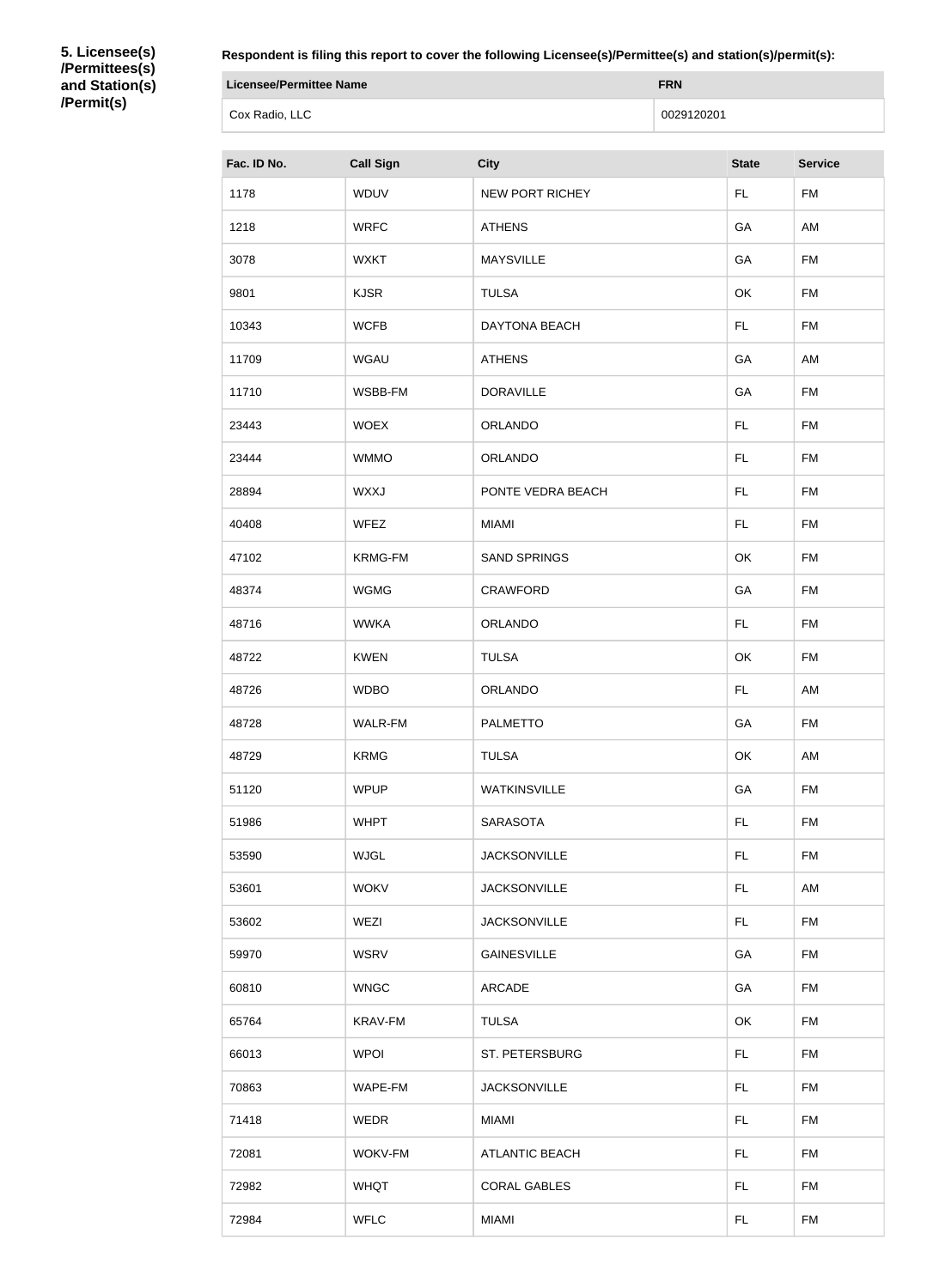| 73977 | <b>WSB</b>  | <b>ATLANTA</b>        | GA | AM        |
|-------|-------------|-----------------------|----|-----------|
| 73978 | WSB-FM      | <b>ATLANTA</b>        | GA | <b>FM</b> |
| 74199 | <b>WXGL</b> | <b>ST. PETERSBURG</b> | FL | <b>FM</b> |
| 74200 | WWRM        | <b>TAMPA</b>          | FL | <b>FM</b> |

# **Section II – Non-Biennial Ownership Information**

# **1. 47 C.F.R. Section 73.3613 and Other Documents**

Licensee/Permittee Respondents should list all contracts and other instruments set forth in 47 C.F.R. Section 73.3613(a) through (c) for the facility or facilities listed on this report. In addition, attributable Local Marketing Agreements (LMAs) and attributable Joint Sales Agreements (JSAs) must be disclosed by the licensee of the brokering station on its ownership report. If the agreement is an attributable LMA, an attributable JSA, or a network affiliation agreement, check the appropriate box. Otherwise, select "Other." Non-Licensee/Permittee Respondents should select "Not Applicable" in response to this question.

| <b>Document Information</b>                     |                                                                                                                           |
|-------------------------------------------------|---------------------------------------------------------------------------------------------------------------------------|
| Description of contract or instrument           | Certification of Formation, as amended (CMG Local<br>Television Operating Company, LLC f/k/a Camelot Media<br>Buyer, LLC) |
| Parties to contract or instrument               | State of Delaware                                                                                                         |
| Date of execution                               | 06/2020                                                                                                                   |
| Date of expiration                              | No expiration date                                                                                                        |
| <b>Agreement type</b><br>(check all that apply) | Other<br>Agreement Type: See above                                                                                        |

| <b>Document Information</b>                     |                                                                                                            |
|-------------------------------------------------|------------------------------------------------------------------------------------------------------------|
| Description of contract or instrument           | Limited Liability Company Agreement (CMG Local<br>Television Parent, LLC, f/k/a Camelot Media Parent, LLC) |
| Parties to contract or instrument               | NBI Holdings, LLC                                                                                          |
| Date of execution                               | 06/2020                                                                                                    |
| Date of expiration                              | No expiration date                                                                                         |
| <b>Agreement type</b><br>(check all that apply) | Other<br>Agreement Type: See above                                                                         |

| Document Information                            |                                                      |  |  |
|-------------------------------------------------|------------------------------------------------------|--|--|
| Description of contract or instrument           | Limited Liability Company Agreement (Cox Radio, LLC) |  |  |
| Parties to contract or instrument               | Camelot Media Buyer, LLC                             |  |  |
| Date of execution                               | 06/2020                                              |  |  |
| Date of expiration                              | No expiration date                                   |  |  |
| <b>Agreement type</b><br>(check all that apply) | Other<br>Agreement Type: See above                   |  |  |

| Description of contract or instrument    | Certificate of Formation, as amended (CMG Local Television<br>Parent, LLC, f/k/a Camelot Media Parent, LLC) |
|------------------------------------------|-------------------------------------------------------------------------------------------------------------|
| <b>Parties to contract or instrument</b> | State of Delaware                                                                                           |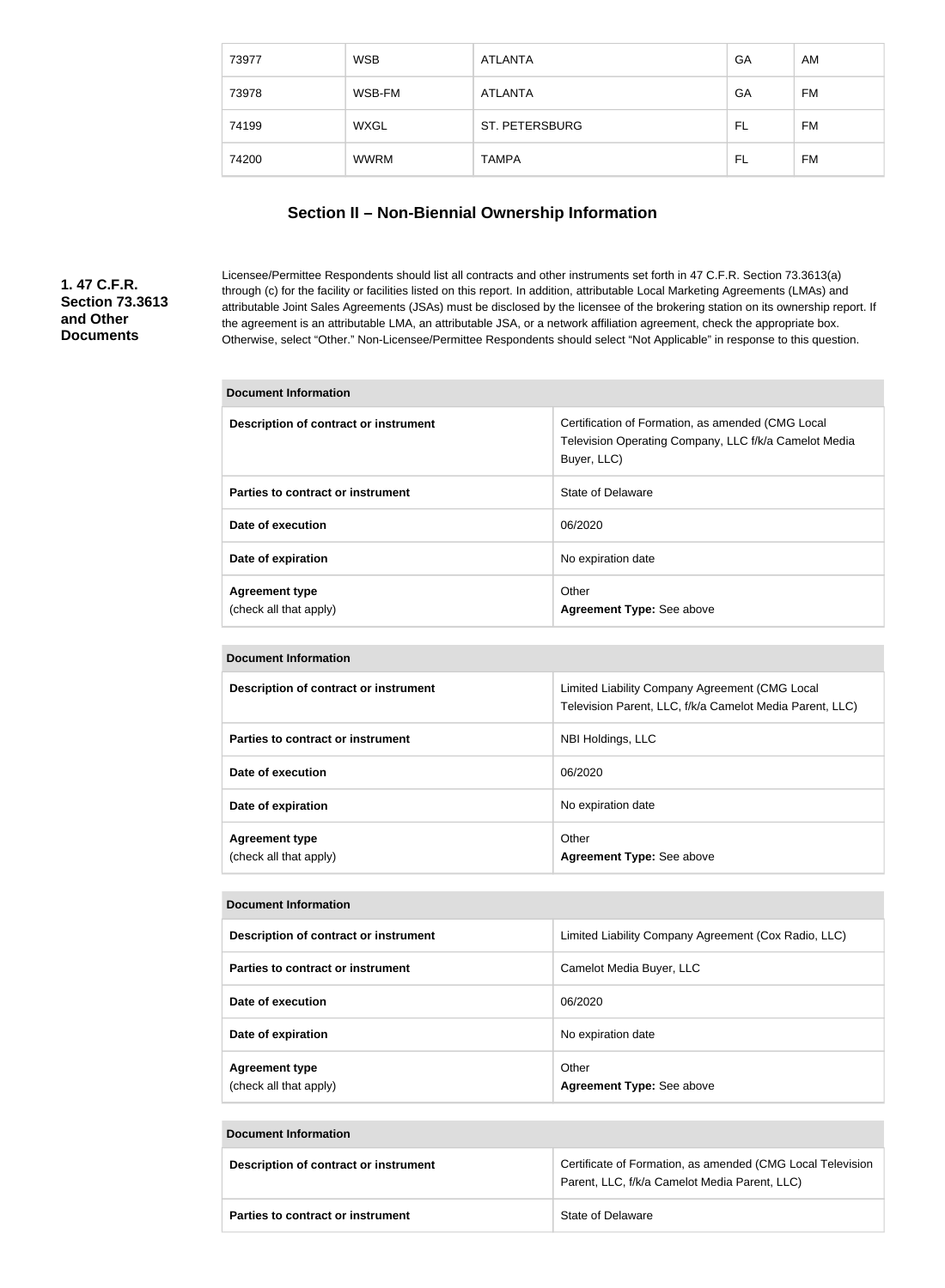| Date of execution                               | 06/2020                                   |
|-------------------------------------------------|-------------------------------------------|
| Date of expiration                              | No expiration date                        |
| <b>Agreement type</b><br>(check all that apply) | Other<br><b>Agreement Type: See above</b> |

| <b>Document Information</b>                     |                                                                                     |
|-------------------------------------------------|-------------------------------------------------------------------------------------|
| Description of contract or instrument           | Multicast Time Brokerage Agreement & Tower Space Lease<br>Agreement (Atlanta Radio) |
| Parties to contract or instrument               | Cox Radio, Inc. and Women's World Broadcasting, Inc.                                |
| Date of execution                               | 08/2018                                                                             |
| Date of expiration                              | 01/2022                                                                             |
| <b>Agreement type</b><br>(check all that apply) | Attributable LMA                                                                    |

| <b>Document Information</b> |
|-----------------------------|
|                             |

| Description of contract or instrument           | Certificate of Conversion (Cox Radio, LLC) |
|-------------------------------------------------|--------------------------------------------|
| Parties to contract or instrument               | State of Delaware                          |
| Date of execution                               | 06/2020                                    |
| Date of expiration                              | No expiration date                         |
| <b>Agreement type</b><br>(check all that apply) | Other<br><b>Agreement Type: See above</b>  |

| <b>Document Information</b>                     |                                                                                                     |
|-------------------------------------------------|-----------------------------------------------------------------------------------------------------|
| Description of contract or instrument           | Certificate of Formation, as amended (CMG Media<br>Operating Company, LLC, f/k/a NBI Holdings, LLC) |
| Parties to contract or instrument               | State of Delaware                                                                                   |
| Date of execution                               | 05/2014                                                                                             |
| Date of expiration                              | No expiration date                                                                                  |
| <b>Agreement type</b><br>(check all that apply) | Other<br>Agreement Type: See above                                                                  |

| Description of contract or instrument           | Certificate of Incorporation, as amended (CMG Media<br>Corporation, f/k/a Terrier Media Buyer, Inc.) |
|-------------------------------------------------|------------------------------------------------------------------------------------------------------|
| Parties to contract or instrument               | State of Delaware                                                                                    |
| Date of execution                               | 11/2018                                                                                              |
| Date of expiration                              | No expiration date                                                                                   |
| <b>Agreement type</b><br>(check all that apply) | Other<br>Agreement Type: See above                                                                   |

| Description of contract or instrument | Bylaws (CMG Media Corporation, f/k/a Terrier Media Buyer, |
|---------------------------------------|-----------------------------------------------------------|
|                                       | lnc                                                       |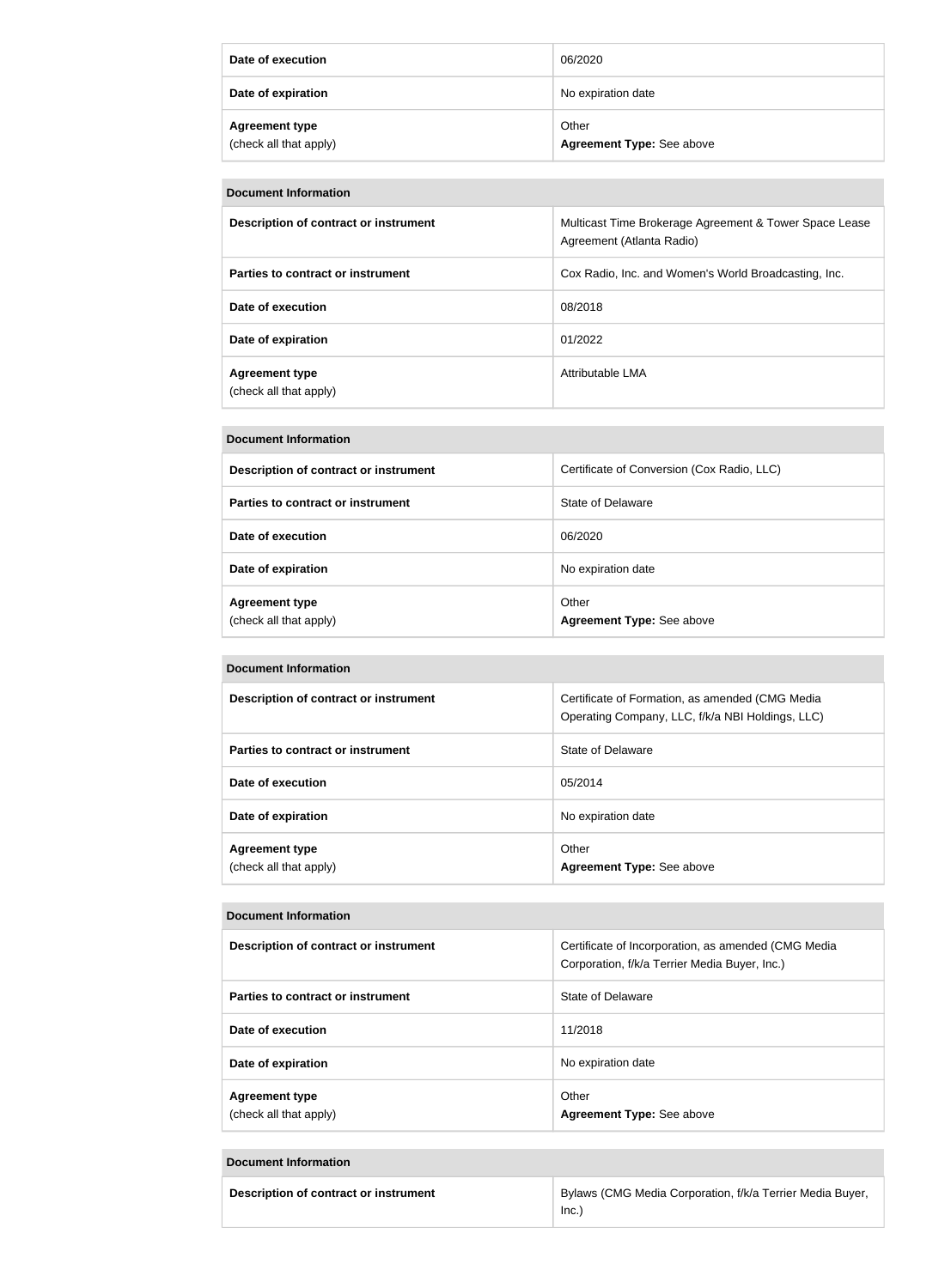| Parties to contract or instrument               | N/A                                |
|-------------------------------------------------|------------------------------------|
| Date of execution                               | 02/2019                            |
| Date of expiration                              | No expiration date                 |
| <b>Agreement type</b><br>(check all that apply) | Other<br>Agreement Type: See above |

| Description of contract or instrument           | Certificate of Incorporation, as amended (CMG Media<br>Holdings, II, Inc., f/k/a Terrier Media Holdings II, Inc.) |
|-------------------------------------------------|-------------------------------------------------------------------------------------------------------------------|
| Parties to contract or instrument               | State of Delaware                                                                                                 |
| Date of execution                               | 02/2019                                                                                                           |
| Date of expiration                              | No expiration date                                                                                                |
| <b>Agreement type</b><br>(check all that apply) | Other<br><b>Agreement Type: See above</b>                                                                         |

# **Document Information**

| Description of contract or instrument           | Bylaws (CMG Media Holdings II, Inc., f/k/a Terrier Media<br>Holdings II, Inc.) |
|-------------------------------------------------|--------------------------------------------------------------------------------|
| Parties to contract or instrument               | N/A                                                                            |
| Date of execution                               | 02/2019                                                                        |
| Date of expiration                              | No expiration date                                                             |
| <b>Agreement type</b><br>(check all that apply) | Other<br>Agreement Type: See above                                             |

#### **Document Information**

| Description of contract or instrument           | Amended & Restated Certificate of Incorporation, as<br>amended (CMG Holdings, Inc., f/k/a Terrier Media Holdings,<br>Inc.) |
|-------------------------------------------------|----------------------------------------------------------------------------------------------------------------------------|
| Parties to contract or instrument               | State of Delaware                                                                                                          |
| Date of execution                               | 12/2019                                                                                                                    |
| Date of expiration                              | No expiration date                                                                                                         |
| <b>Agreement type</b><br>(check all that apply) | Other<br>Agreement Type: See above                                                                                         |

| Description of contract or instrument           | Amended & Restated Bylaws (CMG Holdings, Inc., f/k/a<br>Terrier Media Holdings, Inc.) |
|-------------------------------------------------|---------------------------------------------------------------------------------------|
| Parties to contract or instrument               | N/A                                                                                   |
| Date of execution                               | 12/2019                                                                               |
| Date of expiration                              | No expiration date                                                                    |
| <b>Agreement type</b><br>(check all that apply) | Other<br>Agreement Type: See above                                                    |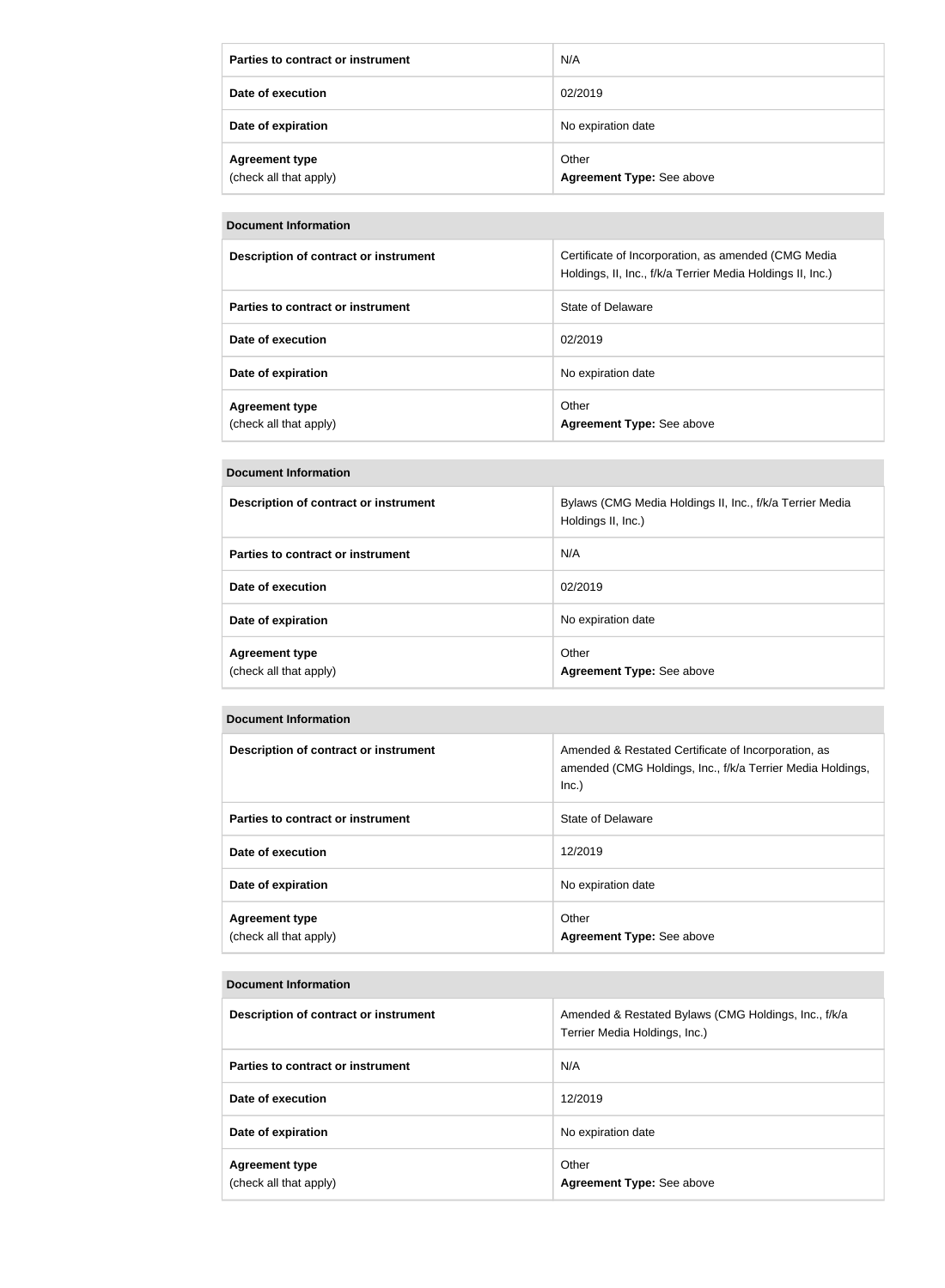| DOCUMENt MIONIMATION                            |                                                                                         |
|-------------------------------------------------|-----------------------------------------------------------------------------------------|
| Description of contract or instrument           | 2nd Amended & Restated Agreement of Limited Partnership<br>(AP IX Titan Holdings, L.P.) |
| Parties to contract or instrument               | AP IX Titan Holdings GP, LLC & AIF IX (PMC Equity AIV), L.<br>Ρ.                        |
| Date of execution                               | 12/2019                                                                                 |
| Date of expiration                              | No expiration date                                                                      |
| <b>Agreement type</b><br>(check all that apply) | Other<br>Agreement Type: See above                                                      |

**Document Information**

| Description of contract or instrument           | Certificate of Formation (AP IX Titan Holdings GP, LLC) |
|-------------------------------------------------|---------------------------------------------------------|
| Parties to contract or instrument               | State of Delaware                                       |
| Date of execution                               | 11/2018                                                 |
| Date of expiration                              | No expiration date                                      |
| <b>Agreement type</b><br>(check all that apply) | Other<br><b>Agreement Type: See above</b>               |

| <b>Document Information</b>                     |                                                    |
|-------------------------------------------------|----------------------------------------------------|
| <b>Description of contract or instrument</b>    | Certificate of Formation (AP IX (PMC) VoteCo, LLC) |
| Parties to contract or instrument               | State of Delaware                                  |
| Date of execution                               | 03/2019                                            |
| Date of expiration                              | No expiration date                                 |
| <b>Agreement type</b><br>(check all that apply) | Other<br><b>Agreement Type: See above</b>          |

# **Document Information**

| Description of contract or instrument           | Limited Liability Company Agreement (CMG Media<br>Operating Company, LLC, f/k/a NBI Holdings LLC) |
|-------------------------------------------------|---------------------------------------------------------------------------------------------------|
| Parties to contract or instrument               | <b>Brian Brady</b>                                                                                |
| Date of execution                               | 05/2015                                                                                           |
| Date of expiration                              | No expiration date                                                                                |
| <b>Agreement type</b><br>(check all that apply) | Other<br>Agreement Type: See above                                                                |

| Description of contract or instrument           | Limited Liability Company Agreement (AP IX (PMC) VoteCo,<br>LLC) |
|-------------------------------------------------|------------------------------------------------------------------|
| Parties to contract or instrument               | S. Kleinman, D. Sambur, J. Suydam                                |
| Date of execution                               | 03/2019                                                          |
| Date of expiration                              | No expiration date                                               |
| <b>Agreement type</b><br>(check all that apply) | Other<br><b>Agreement Type: See above</b>                        |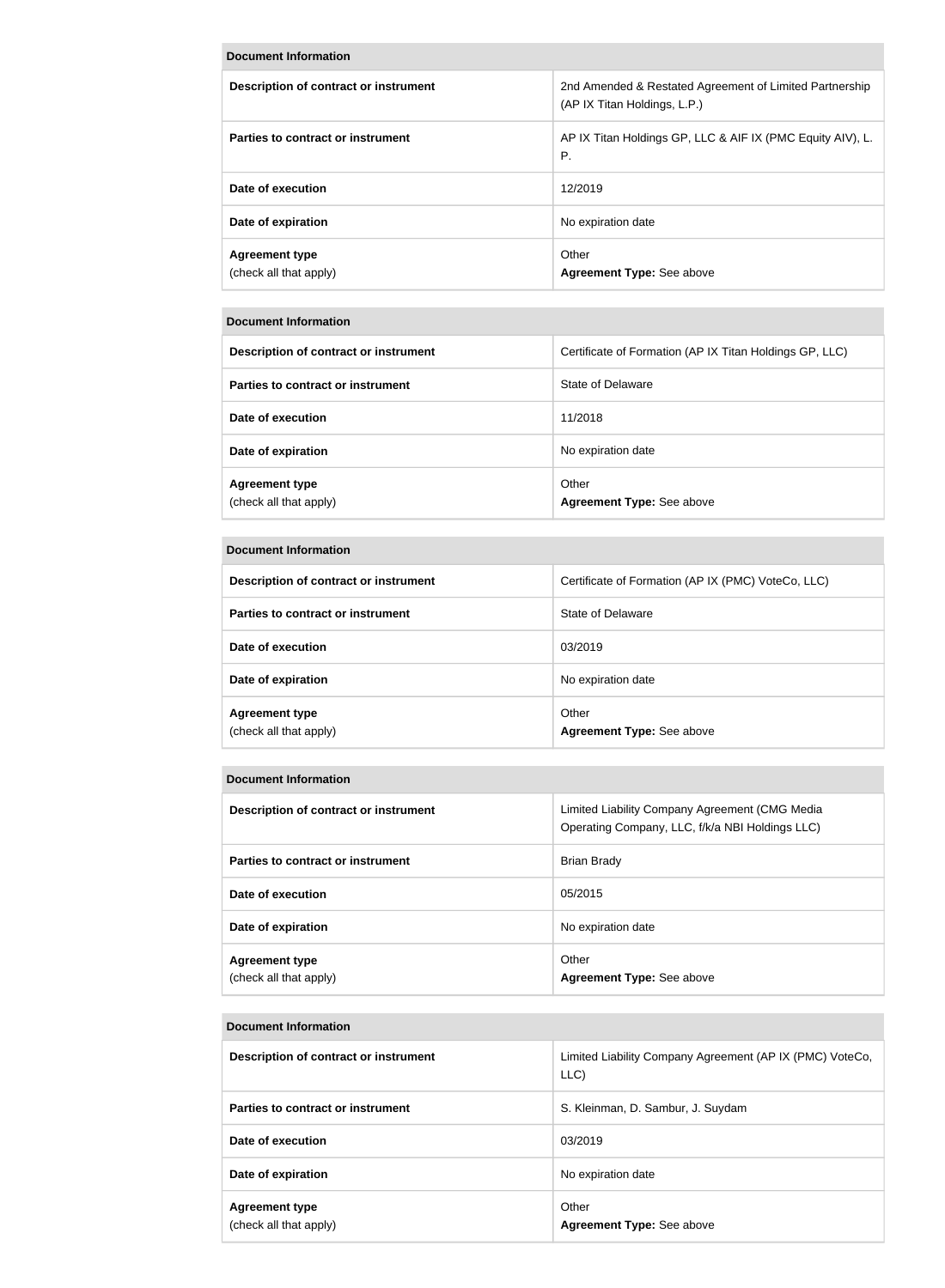| <b>Document Information</b>                     |                                                                 |
|-------------------------------------------------|-----------------------------------------------------------------|
| Description of contract or instrument           | Certificate of Limited Partnership (AP IX Titan Holdings, L.P.) |
| Parties to contract or instrument               | State of Delaware                                               |
| Date of execution                               | 11/2018                                                         |
| Date of expiration                              | No expiration date                                              |
| <b>Agreement type</b><br>(check all that apply) | Other<br>Agreement Type: See above                              |

| Description of contract or instrument           | 2nd Amended & Restated Limited Liability Company<br>Agreement (AP IX Titan Holdings GP, LLC) |
|-------------------------------------------------|----------------------------------------------------------------------------------------------|
| Parties to contract or instrument               | AP IX (PMC) VoteCo, LLC                                                                      |
| Date of execution                               | 04/2019                                                                                      |
| Date of expiration                              | No expiration date                                                                           |
| <b>Agreement type</b><br>(check all that apply) | Other<br>Agreement Type: See above                                                           |

#### **Document Information**

| Description of contract or instrument           | Certificate of Conversion, as amended (CMG Local<br>Television Parent, LLC, f/k/a Camelot Media Parent, LLC) |
|-------------------------------------------------|--------------------------------------------------------------------------------------------------------------|
| Parties to contract or instrument               | State of Delaware                                                                                            |
| Date of execution                               | 06/2020                                                                                                      |
| Date of expiration                              | No expiration date                                                                                           |
| <b>Agreement type</b><br>(check all that apply) | Other<br><b>Agreement Type: See above</b>                                                                    |

# **Document Information**

| Description of contract or instrument           | Certificate of Conversion, as amended (CMG Local<br>Television Operating Company, LLC, f/k/a Camelot Media<br>Buyer, LLC) |
|-------------------------------------------------|---------------------------------------------------------------------------------------------------------------------------|
| Parties to contract or instrument               | State of Delaware                                                                                                         |
| Date of execution                               | 06/2020                                                                                                                   |
| Date of expiration                              | No expiration date                                                                                                        |
| <b>Agreement type</b><br>(check all that apply) | Other<br><b>Agreement Type: See above</b>                                                                                 |

| Description of contract or instrument | Limited Liability Company Agreement (CMG Local<br>Television Operating Company, LLC, f/k/a Camelot Media<br>Buyer, LLC) |
|---------------------------------------|-------------------------------------------------------------------------------------------------------------------------|
| Parties to contract or instrument     | Camelot Media Parent, Inc.                                                                                              |
| Date of execution                     | 06/2020                                                                                                                 |
| Date of expiration                    | No expiration date                                                                                                      |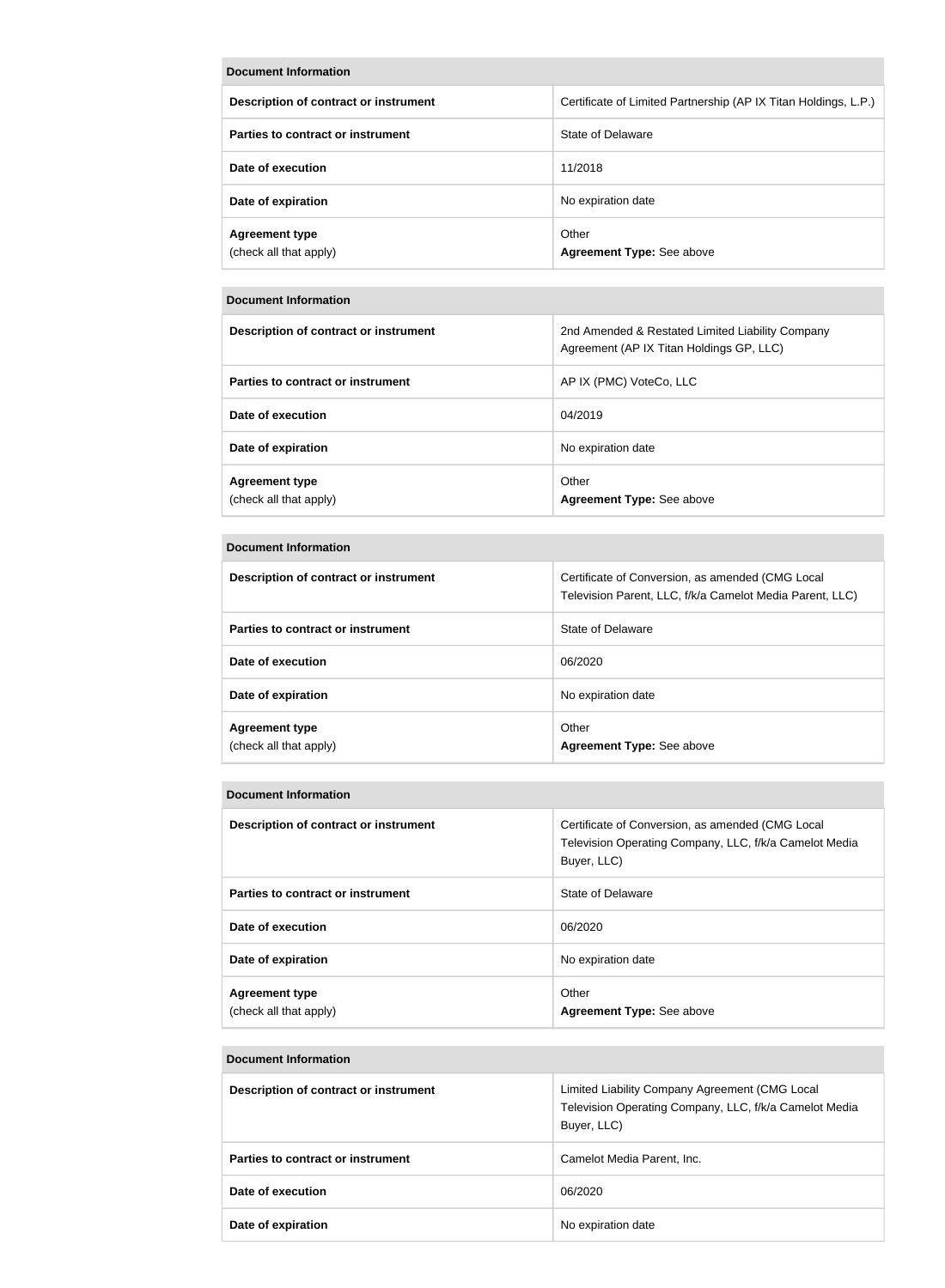| <b>Agreement type</b>  | Other                     |
|------------------------|---------------------------|
| (check all that apply) | Agreement Type: See above |
|                        |                           |

| <b>Document Information</b>                     |                                           |
|-------------------------------------------------|-------------------------------------------|
| Description of contract or instrument           | Certificate of Formation (Cox Radio, LLC) |
| Parties to contract or instrument               | State of Delaware                         |
| Date of execution                               | 06/2020                                   |
| Date of expiration                              | No expiration date                        |
| <b>Agreement type</b><br>(check all that apply) | Other<br>Agreement Type: See above        |

| Description of contract or instrument           | Stockholders Agreement (CMG Holdings, Inc., f/k/a Terrier<br>Media Holdings, Inc.)                                                                                 |
|-------------------------------------------------|--------------------------------------------------------------------------------------------------------------------------------------------------------------------|
| Parties to contract or instrument               | Terrier Media Holdings, Inc. and the Holders of Common<br>Stock (AP IX Titan Holdings, L.P., Cox Enterprises, Inc.,<br>Brian Brady, Jason Wolff, Bristlecone, LLC) |
| Date of execution                               | 12/2019                                                                                                                                                            |
| Date of expiration                              | No expiration date                                                                                                                                                 |
| <b>Agreement type</b><br>(check all that apply) | Other<br><b>Agreement Type: See above</b>                                                                                                                          |

# **Document Information**

| Description of contract or instrument           | Amendment No. 1 to the Stockholders Agreement (CMG<br>Holdings, Inc., f/k/a Terrier Media Holdings, Inc.)                                                          |
|-------------------------------------------------|--------------------------------------------------------------------------------------------------------------------------------------------------------------------|
| Parties to contract or instrument               | Terrier Media Holdings, Inc. and the Holders of Common<br>Stock (AP IX Titan Holdings, L.P., Cox Enterprises, Inc.,<br>Brian Brady, Jason Wolff, Bristlecone, LLC) |
| Date of execution                               | 01/2020                                                                                                                                                            |
| Date of expiration                              | No expiration date                                                                                                                                                 |
| <b>Agreement type</b><br>(check all that apply) | Other<br><b>Agreement Type: See above</b>                                                                                                                          |

# **Document Information**

| Description of contract or instrument           | Management Investor Rights Agreement                                                                                           |
|-------------------------------------------------|--------------------------------------------------------------------------------------------------------------------------------|
| Parties to contract or instrument               | Terrier Media Holdings, Inc., AP IX Titan Holdings, L.P., Cox<br>Enterprises, Inc., Brian Brady, Jason Wolff, Bristlecone, LLC |
| Date of execution                               | 12/2019                                                                                                                        |
| Date of expiration                              | No expiration date                                                                                                             |
| <b>Agreement type</b><br>(check all that apply) | Other<br><b>Agreement Type: See above</b>                                                                                      |

| Description of contract or instrument | <b>Management Consulting Agreement</b> |
|---------------------------------------|----------------------------------------|
|                                       |                                        |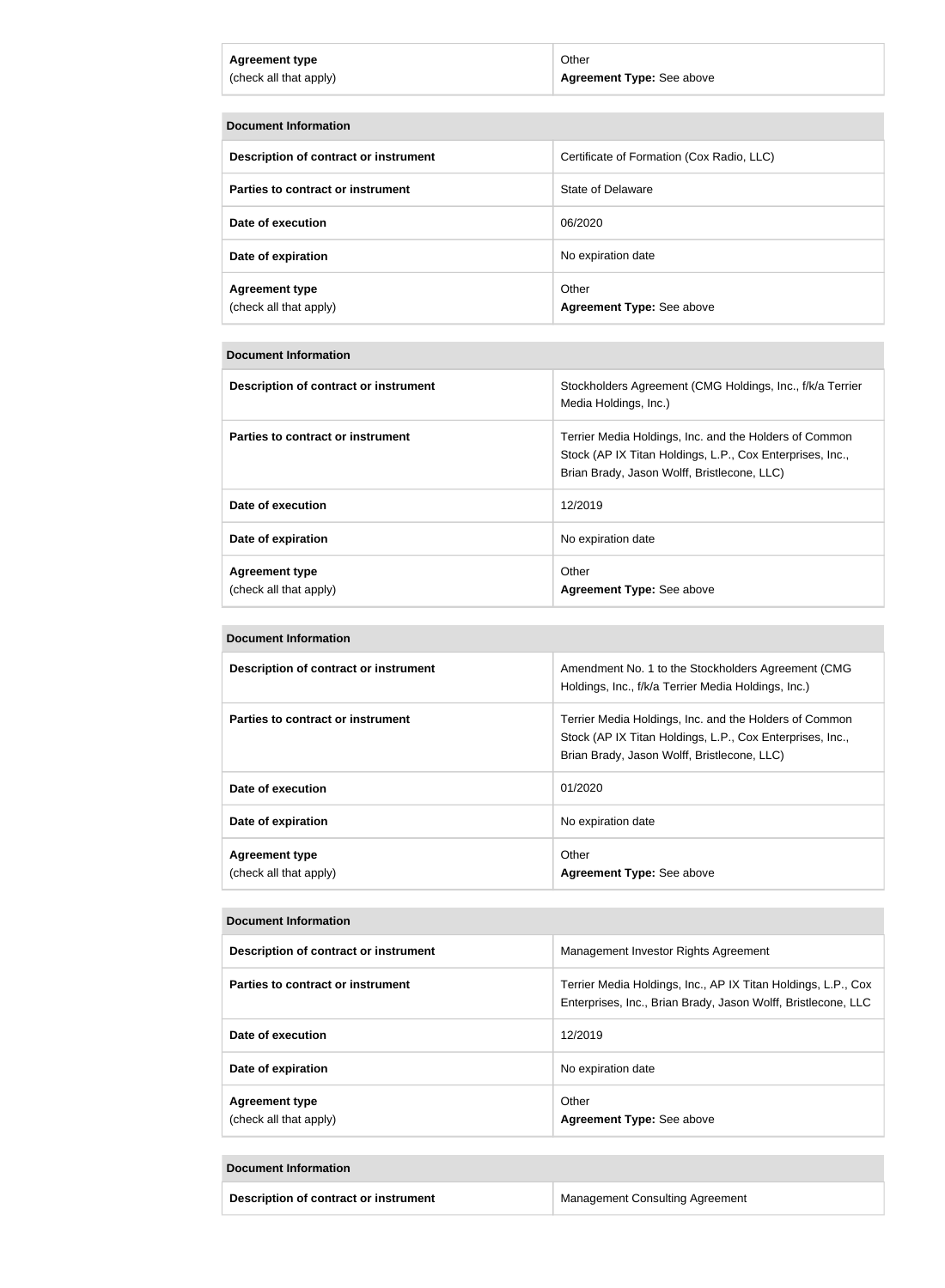| Parties to contract or instrument               | Terrier Media Buyer, Inc., Bulldog Holdings LLC, Cox<br>Enterprises, Inc., Apollo Management Holdings, L.P. |
|-------------------------------------------------|-------------------------------------------------------------------------------------------------------------|
| Date of execution                               | 12/2019                                                                                                     |
| Date of expiration                              | 12/2027                                                                                                     |
| <b>Agreement type</b><br>(check all that apply) | Other<br><b>Agreement Type: See above</b>                                                                   |

| Document Information                            |                                                                                                                                   |
|-------------------------------------------------|-----------------------------------------------------------------------------------------------------------------------------------|
| Description of contract or instrument           | First Lien Credit Agreement, as amended                                                                                           |
| Parties to contract or instrument               | Terrier Media Holdings, II Inc., Terrier Media Buyer, Inc.,<br>and Royal Bank of Canada as Agent for the lenders party<br>thereto |
| Date of execution                               | 12/2019                                                                                                                           |
| Date of expiration                              | 12/2026                                                                                                                           |
| <b>Agreement type</b><br>(check all that apply) | Other<br>Agreement Type: See above                                                                                                |

|  | <b>Document Information</b> |
|--|-----------------------------|
|--|-----------------------------|

| Description of contract or instrument           | Collateral Agreement (First Lien), as supplemented                   |
|-------------------------------------------------|----------------------------------------------------------------------|
| Parties to contract or instrument               | Terrier Media Buyer, Inc. and subsidiaries & Royal Bank of<br>Canada |
| Date of execution                               | 12/2019                                                              |
| Date of expiration                              | 12/2026                                                              |
| <b>Agreement type</b><br>(check all that apply) | Other<br>Agreement Type: See above                                   |

| Description of contract or instrument           | Subsidiary Guarantee (First Lien), as supplemented               |
|-------------------------------------------------|------------------------------------------------------------------|
| Parties to contract or instrument               | Terrier Media Buyer, Inc. subsidiaries & Royal Bank of<br>Canada |
| Date of execution                               | 12/2019                                                          |
| Date of expiration                              | 12/2026                                                          |
| <b>Agreement type</b><br>(check all that apply) | Other<br>Agreement Type: See above                               |

| Description of contract or instrument           | Holdings Guarantee and Pledge Agreement                |
|-------------------------------------------------|--------------------------------------------------------|
| Parties to contract or instrument               | Terrier Media Holdings II, Inc. & Royal Bank of Canada |
| Date of execution                               | 12/2019                                                |
| Date of expiration                              | 12/2026                                                |
| <b>Agreement type</b><br>(check all that apply) | Other<br>Agreement Type: See above                     |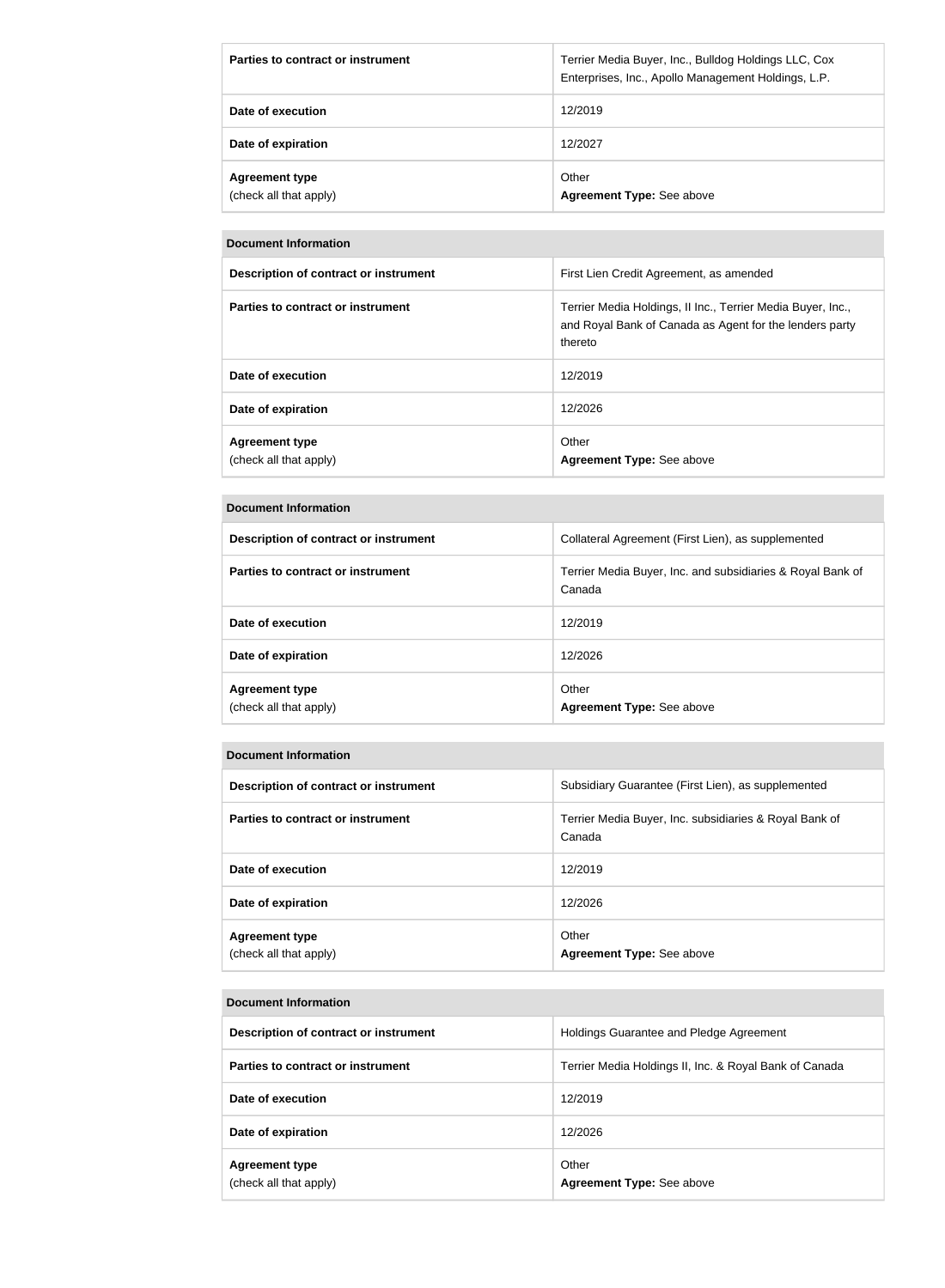| <b>Document Information</b>                     |                                                                                                   |
|-------------------------------------------------|---------------------------------------------------------------------------------------------------|
| Description of contract or instrument           | Indenture, as supplemented                                                                        |
| Parties to contract or instrument               | Terrier Media Buyer, Inc, Subsidiary Guarantors, Wilmington<br><b>Trust, National Association</b> |
| Date of execution                               | 12/2019                                                                                           |
| Date of expiration                              | 12/2027                                                                                           |
| <b>Agreement type</b><br>(check all that apply) | Other<br>Agreement Type: See above                                                                |

| Description of contract or instrument           | Amended & Restated Certificate of Incorporation, as<br>amended (Apollo Global Management, Inc.) |
|-------------------------------------------------|-------------------------------------------------------------------------------------------------|
| Parties to contract or instrument               | State of Delaware                                                                               |
| Date of execution                               | 03/2021                                                                                         |
| Date of expiration                              | No expiration date                                                                              |
| <b>Agreement type</b><br>(check all that apply) | Other<br>Agreement Type: See above                                                              |

# **Document Information**

| Description of contract or instrument           | Amended & Restated Bylaws (Apollo Global Management,<br>Inc.) |
|-------------------------------------------------|---------------------------------------------------------------|
| Parties to contract or instrument               | N/A                                                           |
| Date of execution                               | 01/2022                                                       |
| Date of expiration                              | No expiration date                                            |
| <b>Agreement type</b><br>(check all that apply) | Other<br><b>Agreement Type: See above</b>                     |

| Description of contract or instrument           | Multicast Time Brokerage Agreement (WFEZ(FM), Miami,<br>FL) |
|-------------------------------------------------|-------------------------------------------------------------|
| Parties to contract or instrument               | Cox Radio, LLC & Soyuz Media, Inc.                          |
| Date of execution                               | 11/2021                                                     |
| Date of expiration                              | 09/2024                                                     |
| <b>Agreement type</b><br>(check all that apply) | Other<br><b>Agreement Type: Time Brokerage Agreement</b>    |

| Document Information                  |                                                                              |  |
|---------------------------------------|------------------------------------------------------------------------------|--|
| Description of contract or instrument | Stockholders Agreement (Apollo Global Management, Inc.)                      |  |
| Parties to contract or instrument     | Apollo Global Management, Inc., Leon Black, Marc Rowan,<br>and Joshua Harris |  |
| Date of execution                     | 01/2022                                                                      |  |
| Date of expiration                    | No expiration date                                                           |  |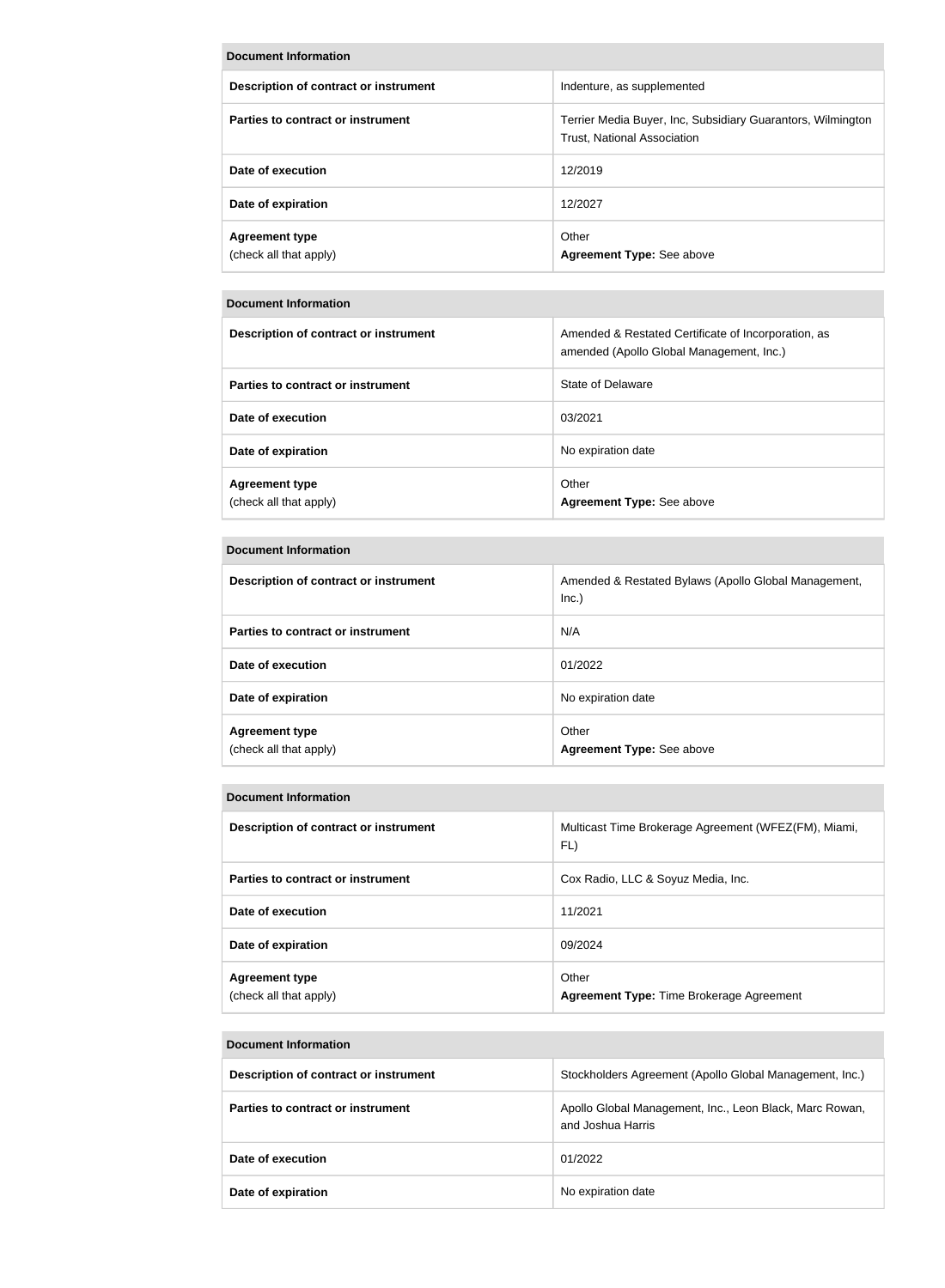| <b>Agreement type</b>  | Other                            |
|------------------------|----------------------------------|
| (check all that apply) | <b>Agreement Type: See above</b> |
|                        |                                  |

| <b>Document Information</b>                     |                                                                               |  |
|-------------------------------------------------|-------------------------------------------------------------------------------|--|
| Description of contract or instrument           | Articles of Incorporation, as amended and restated (Cox<br>Enterprises, Inc.) |  |
| Parties to contract or instrument               | State of Delaware                                                             |  |
| Date of execution                               | 12/1968                                                                       |  |
| Date of expiration                              | No expiration date                                                            |  |
| <b>Agreement type</b><br>(check all that apply) | Other<br>Agreement Type: See above                                            |  |

| Description of contract or instrument           | Bylaws, as amended (Cox Enterprises, Inc.) |
|-------------------------------------------------|--------------------------------------------|
| Parties to contract or instrument               | N/A                                        |
| Date of execution                               | 12/1968                                    |
| Date of expiration                              | No expiration date                         |
| <b>Agreement type</b><br>(check all that apply) | Other<br>Agreement Type: See above         |

| <b>Document Information</b>                     |                                                                                           |  |
|-------------------------------------------------|-------------------------------------------------------------------------------------------|--|
| Description of contract or instrument           | Trust Agreement (Cox Family Voting Trust)                                                 |  |
| Parties to contract or instrument               | Cox Family Voting Trust, James C. Kennedy, Alexander C.<br>Taylor, John M. Dyer, Trustees |  |
| Date of execution                               | 07/2013                                                                                   |  |
| Date of expiration                              | No expiration date                                                                        |  |
| <b>Agreement type</b><br>(check all that apply) | Other<br><b>Agreement Type: See above</b>                                                 |  |

#### **2. Ownership Interests**

**(a)** Ownership Interests. This Question requires Respondents to enter detailed information about ownership interests by generating a series of subforms. Answer each question on each subform. The first subform listing should be for the Respondent itself. If the Respondent is not a natural person, also list each of the officers, directors, stockholders, non-insulated partners, non-insulated members, and any other persons or entities with a direct attributable interest in the Respondent pursuant to the standards set forth in 47 C.F.R. Section 73.3555. (A "direct" interest is one that is not held through any intervening companies or entities.) List each interest holder with a direct attributable interest in the Respondent separately.

Leave the percentage of total assets (Equity Debt Plus) field blank for an interest holder unless that interest holder has an attributable interest in the Respondent solely on the basis of the Commission's Equity Debt Plus attribution standard, 47 C.F.R. Section 73.3555, Note 2(i).

In the case of vertical or indirect ownership structures, list only those interests in the Respondent that also represent an attributable interest in the Licensee(s) or Permittee(s) for which the report is being submitted.

Entities that are part of an organizational structure that includes holding companies or other forms of indirect ownership must file separate ownership reports. In such a structure do not report, or file a separate report for, any interest holder that does not have an attributable interest in the Licensee(s) or Permittee(s) for which the report is being submitted.

Please see the Instructions for further detail concerning interests that must be reported in response to this question.

The Respondent must provide an FCC Registration Number for each interest holder reported in response to this question. Please see the Instructions for detailed information and guidance concerning this requirement.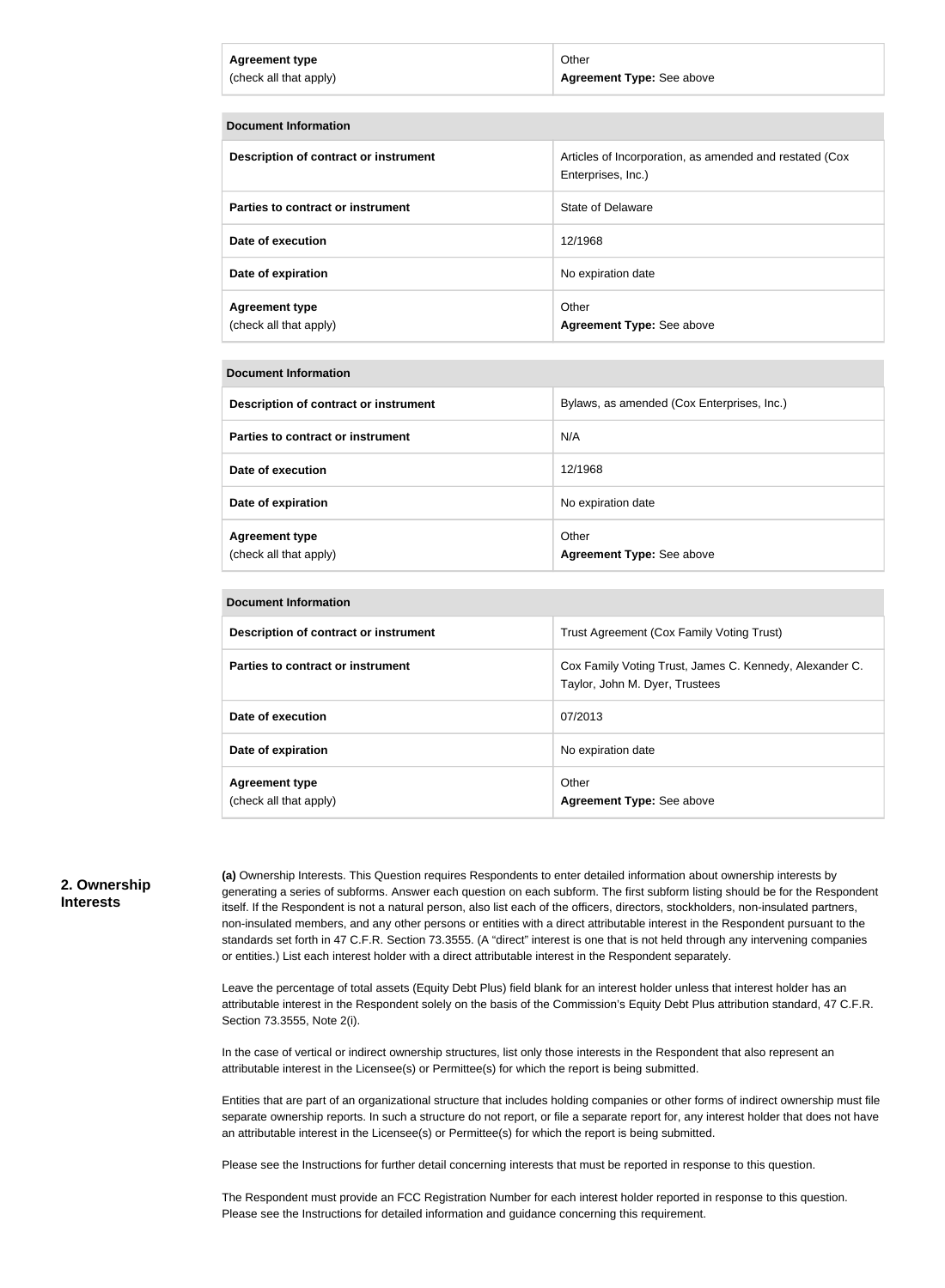| <b>Ownership Information</b>                                                                                               |                                           |                               |                            |
|----------------------------------------------------------------------------------------------------------------------------|-------------------------------------------|-------------------------------|----------------------------|
| <b>FRN</b>                                                                                                                 | 0029120201                                |                               |                            |
| <b>Entity Name</b>                                                                                                         | Cox Radio, LLC                            |                               |                            |
| <b>Address</b>                                                                                                             | PO Box                                    |                               |                            |
|                                                                                                                            | <b>Street 1</b>                           | 1601 West Peachtree Street NE |                            |
|                                                                                                                            | <b>Street 2</b>                           |                               |                            |
|                                                                                                                            | <b>City</b>                               | Atlanta                       |                            |
|                                                                                                                            | State ("NA" if non-U.S.<br>address)       | GA                            |                            |
|                                                                                                                            | <b>Zip/Postal Code</b>                    | 30309                         |                            |
|                                                                                                                            | Country (if non-U.S.<br>address)          | <b>United States</b>          |                            |
| <b>Listing Type</b>                                                                                                        | Respondent                                |                               |                            |
| <b>Positional Interests</b><br>(check all that apply)                                                                      | Respondent                                |                               |                            |
| <b>Interest Percentages</b><br>(enter percentage values                                                                    | <b>Voting</b>                             | 0.0%                          | <b>Jointly Held?</b><br>No |
| from 0.0 to 100.0)                                                                                                         | <b>Total assets (Equity Debt</b><br>Plus) | 0.0%                          |                            |
| Does interest holder have an attributable interest in one or more broadcast stations<br>that do not appear on this report? |                                           | <b>No</b>                     |                            |

| <b>Ownership Information</b>                                                  |                                           |                              |                                   |  |
|-------------------------------------------------------------------------------|-------------------------------------------|------------------------------|-----------------------------------|--|
| <b>FRN</b>                                                                    | 0031565682                                |                              |                                   |  |
| <b>Name</b>                                                                   | Eric Greenberg                            |                              |                                   |  |
| <b>Address</b>                                                                | PO Box                                    |                              |                                   |  |
|                                                                               | <b>Street 1</b>                           | 1601 W. Peachtree Street, NE |                                   |  |
|                                                                               | <b>Street 2</b>                           |                              |                                   |  |
|                                                                               | <b>City</b>                               | Atlanta                      |                                   |  |
|                                                                               | State ("NA" if non-U.S.<br>address)       | GA                           |                                   |  |
|                                                                               | <b>Zip/Postal Code</b>                    | 30309                        |                                   |  |
|                                                                               | Country (if non-U.S.<br>address)          | <b>United States</b>         |                                   |  |
| <b>Listing Type</b>                                                           | Other Interest Holder                     |                              |                                   |  |
| <b>Positional Interests</b><br>(check all that apply)                         | Officer                                   |                              |                                   |  |
| <b>Interest Percentages</b><br>(enter percentage values<br>from 0.0 to 100.0) | <b>Voting</b>                             | 0.0%                         | <b>Jointly Held?</b><br><b>No</b> |  |
|                                                                               | <b>Total assets (Equity Debt</b><br>Plus) | 0.0%                         |                                   |  |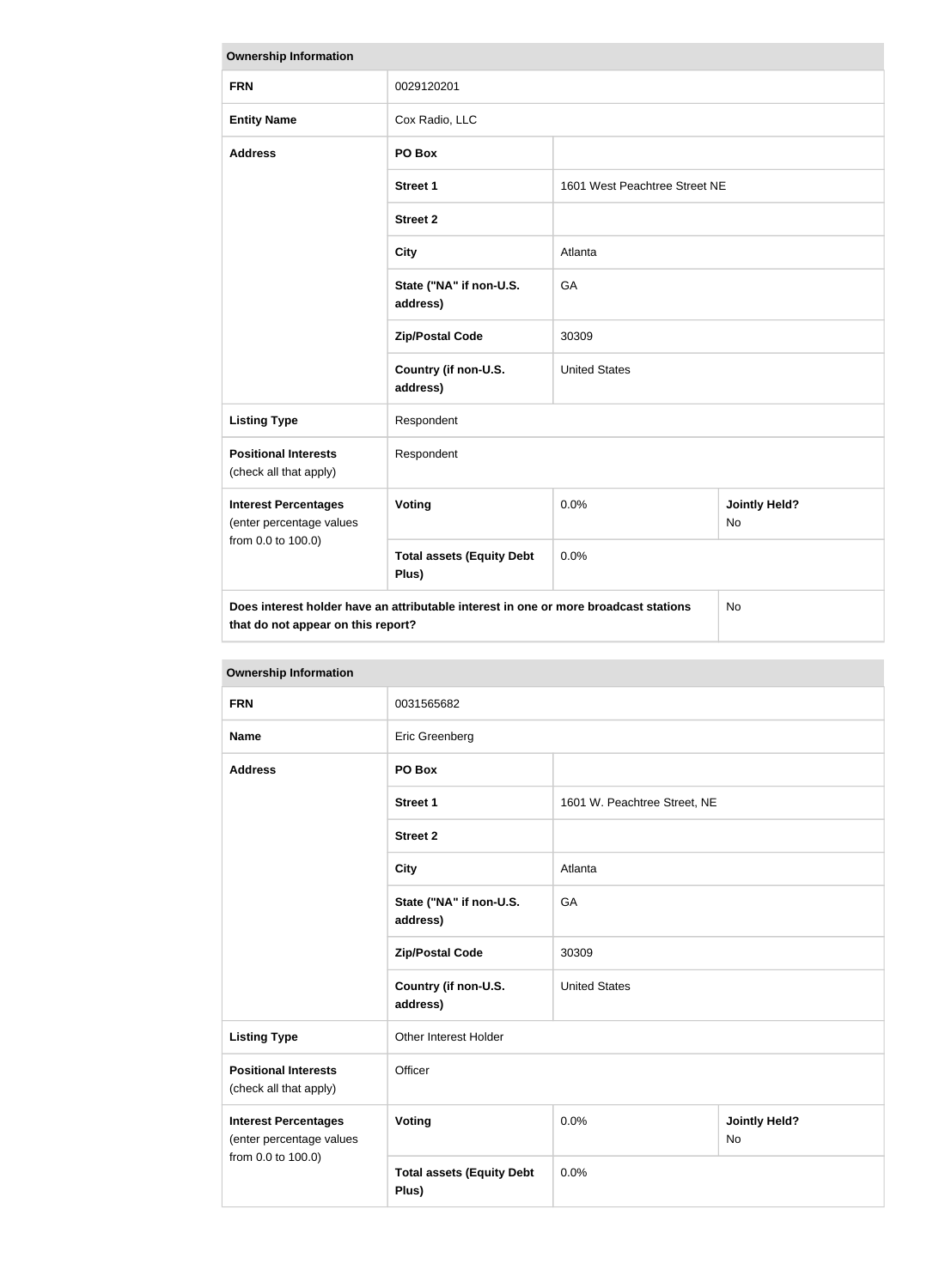**Does interest holder have an attributable interest in one or more broadcast stations that do not appear on this report?**

Yes

| <b>Ownership Information</b>                                                                                                      |                                             |                              |                            |  |
|-----------------------------------------------------------------------------------------------------------------------------------|---------------------------------------------|------------------------------|----------------------------|--|
| <b>FRN</b>                                                                                                                        | 0029120102                                  |                              |                            |  |
| <b>Entity Name</b>                                                                                                                | CMG Local Television Operating Company, LLC |                              |                            |  |
| <b>Address</b>                                                                                                                    | PO Box                                      |                              |                            |  |
|                                                                                                                                   | <b>Street 1</b>                             | 1601 W. Peachtree Street, NE |                            |  |
|                                                                                                                                   | <b>Street 2</b>                             |                              |                            |  |
|                                                                                                                                   | <b>City</b>                                 | Atlanta                      |                            |  |
|                                                                                                                                   | State ("NA" if non-U.S.<br>address)         | GA                           |                            |  |
|                                                                                                                                   | <b>Zip/Postal Code</b>                      | 30309                        |                            |  |
|                                                                                                                                   | Country (if non-U.S.<br>address)            | <b>United States</b>         |                            |  |
| <b>Listing Type</b>                                                                                                               | Other Interest Holder                       |                              |                            |  |
| <b>Positional Interests</b><br>(check all that apply)                                                                             | LC/LLC/PLLC Member                          |                              |                            |  |
| <b>Interest Percentages</b><br>(enter percentage values                                                                           | Voting                                      | 100.0%                       | <b>Jointly Held?</b><br>No |  |
| from 0.0 to 100.0)                                                                                                                | <b>Total assets (Equity Debt</b><br>Plus)   | 0.0%                         |                            |  |
| Does interest holder have an attributable interest in one or more broadcast stations<br>Yes<br>that do not appear on this report? |                                             |                              |                            |  |

# **Ownership Information**

| <b>FRN</b>                                                                    | 0023039738                          |                              |                            |  |
|-------------------------------------------------------------------------------|-------------------------------------|------------------------------|----------------------------|--|
| <b>Name</b>                                                                   | Rob Babin                           |                              |                            |  |
| <b>Address</b>                                                                | PO Box                              |                              |                            |  |
|                                                                               | <b>Street 1</b>                     | 1601 W. Peachtree Street, NE |                            |  |
|                                                                               | <b>Street 2</b>                     |                              |                            |  |
|                                                                               | <b>City</b>                         | Atlanta                      |                            |  |
|                                                                               | State ("NA" if non-U.S.<br>address) | GA                           |                            |  |
|                                                                               | <b>Zip/Postal Code</b>              | 30309                        |                            |  |
|                                                                               | Country (if non-U.S.<br>address)    | <b>United States</b>         |                            |  |
| <b>Listing Type</b>                                                           | Other Interest Holder               |                              |                            |  |
| <b>Positional Interests</b><br>(check all that apply)                         | Officer                             |                              |                            |  |
| <b>Interest Percentages</b><br>(enter percentage values<br>from 0.0 to 100.0) | Voting                              | 0.0%                         | <b>Jointly Held?</b><br>No |  |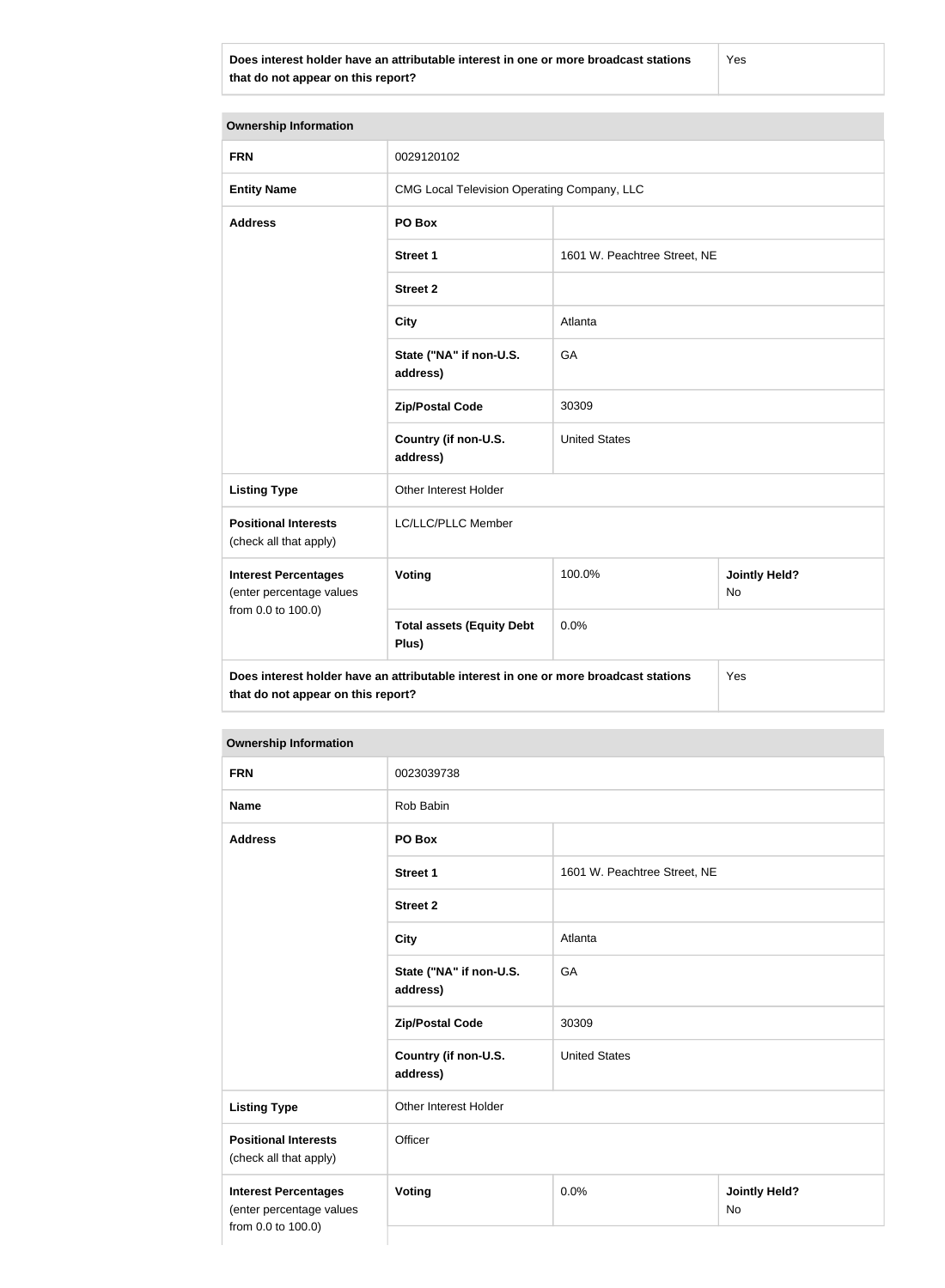| <b>Total assets (Equity Debt</b><br>Plus)                                            | $0.0\%$ |     |
|--------------------------------------------------------------------------------------|---------|-----|
| Does interest holder have an attributable interest in one or more broadcast stations |         | Yes |

**that do not appear on this report?**

| <b>Ownership Information</b>                                                  |                                                                                      |                              |                                   |
|-------------------------------------------------------------------------------|--------------------------------------------------------------------------------------|------------------------------|-----------------------------------|
| <b>FRN</b>                                                                    | 0029716917                                                                           |                              |                                   |
| <b>Name</b>                                                                   | Daniel York                                                                          |                              |                                   |
| <b>Address</b>                                                                | PO Box                                                                               |                              |                                   |
|                                                                               | <b>Street 1</b>                                                                      | 1601 W. Peachtree Street, NE |                                   |
|                                                                               | <b>Street 2</b>                                                                      |                              |                                   |
|                                                                               | <b>City</b>                                                                          | Atlanta                      |                                   |
|                                                                               | State ("NA" if non-U.S.<br>address)                                                  | GA                           |                                   |
|                                                                               | <b>Zip/Postal Code</b>                                                               | 30309                        |                                   |
|                                                                               | Country (if non-U.S.<br>address)                                                     | <b>United States</b>         |                                   |
| <b>Listing Type</b>                                                           | Other Interest Holder                                                                |                              |                                   |
| <b>Positional Interests</b><br>(check all that apply)                         | Officer                                                                              |                              |                                   |
| <b>Interest Percentages</b><br>(enter percentage values<br>from 0.0 to 100.0) | Voting                                                                               | 0.0%                         | <b>Jointly Held?</b><br><b>No</b> |
|                                                                               | <b>Total assets (Equity Debt</b><br>Plus)                                            | 0.0%                         |                                   |
| that do not appear on this report?                                            | Does interest holder have an attributable interest in one or more broadcast stations |                              | Yes                               |

# **Ownership Information**

| <b>FRN</b>                                            | 0027156363                          |                              |
|-------------------------------------------------------|-------------------------------------|------------------------------|
| <b>Name</b>                                           | Mary Ellen Marcilliat-Falkner       |                              |
| <b>Address</b>                                        | PO Box                              |                              |
|                                                       | <b>Street 1</b>                     | 1601 W. Peachtree Street, NE |
|                                                       | <b>Street 2</b>                     |                              |
|                                                       | <b>City</b>                         | Atlanta                      |
|                                                       | State ("NA" if non-U.S.<br>address) | GA                           |
|                                                       | <b>Zip/Postal Code</b>              | 30309                        |
|                                                       | Country (if non-U.S.<br>address)    | <b>United States</b>         |
| <b>Listing Type</b>                                   | Other Interest Holder               |                              |
| <b>Positional Interests</b><br>(check all that apply) | Officer                             |                              |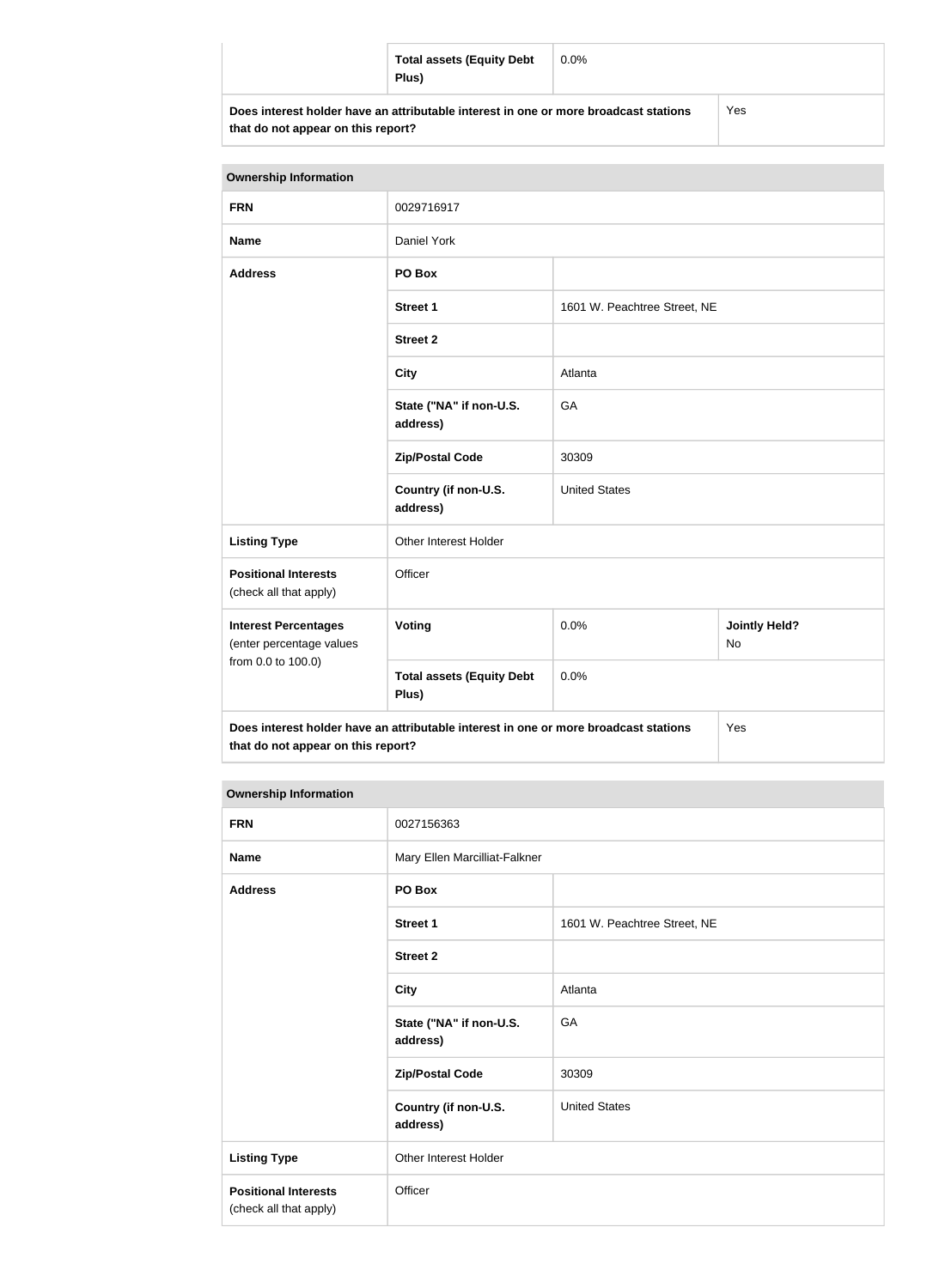| <b>Interest Percentages</b><br>(enter percentage values)<br>from 0.0 to 100.0)                                             | Voting                                    | $0.0\%$ | <b>Jointly Held?</b><br>No. |
|----------------------------------------------------------------------------------------------------------------------------|-------------------------------------------|---------|-----------------------------|
|                                                                                                                            | <b>Total assets (Equity Debt</b><br>Plus) | $0.0\%$ |                             |
| Does interest holder have an attributable interest in one or more broadcast stations<br>that do not appear on this report? |                                           | Yes     |                             |

| <b>Ownership Information</b>                                                  |                                                                                      |                              |                            |
|-------------------------------------------------------------------------------|--------------------------------------------------------------------------------------|------------------------------|----------------------------|
| <b>FRN</b>                                                                    | 0019271980                                                                           |                              |                            |
| <b>Name</b>                                                                   | Steven J. Pruett                                                                     |                              |                            |
| <b>Address</b>                                                                | PO Box                                                                               |                              |                            |
|                                                                               | Street 1                                                                             | 1601 W. Peachtree Street, NE |                            |
|                                                                               | <b>Street 2</b>                                                                      |                              |                            |
|                                                                               | <b>City</b>                                                                          | Atlanta                      |                            |
|                                                                               | State ("NA" if non-U.S.<br>address)                                                  | GA                           |                            |
|                                                                               | <b>Zip/Postal Code</b>                                                               | 30309                        |                            |
|                                                                               | Country (if non-U.S.<br>address)                                                     | <b>United States</b>         |                            |
| <b>Listing Type</b>                                                           | Other Interest Holder                                                                |                              |                            |
| <b>Positional Interests</b><br>(check all that apply)                         | Officer                                                                              |                              |                            |
| <b>Interest Percentages</b><br>(enter percentage values<br>from 0.0 to 100.0) | Voting                                                                               | 0.0%                         | <b>Jointly Held?</b><br>No |
|                                                                               | <b>Total assets (Equity Debt</b><br>Plus)                                            | 0.0%                         |                            |
| that do not appear on this report?                                            | Does interest holder have an attributable interest in one or more broadcast stations |                              | Yes                        |

#### **Ownership Information**

| <b>FRN</b>          | 0031565757                          |                              |
|---------------------|-------------------------------------|------------------------------|
| <b>Name</b>         | Joseph P. Hannan                    |                              |
| <b>Address</b>      | PO Box                              |                              |
|                     | <b>Street 1</b>                     | 1601 W. Peachtree Street, NE |
|                     | <b>Street 2</b>                     |                              |
|                     | <b>City</b>                         | Atlanta                      |
|                     | State ("NA" if non-U.S.<br>address) | GA                           |
|                     | <b>Zip/Postal Code</b>              | 30309                        |
|                     | Country (if non-U.S.<br>address)    | <b>United States</b>         |
| <b>Listing Type</b> | Other Interest Holder               |                              |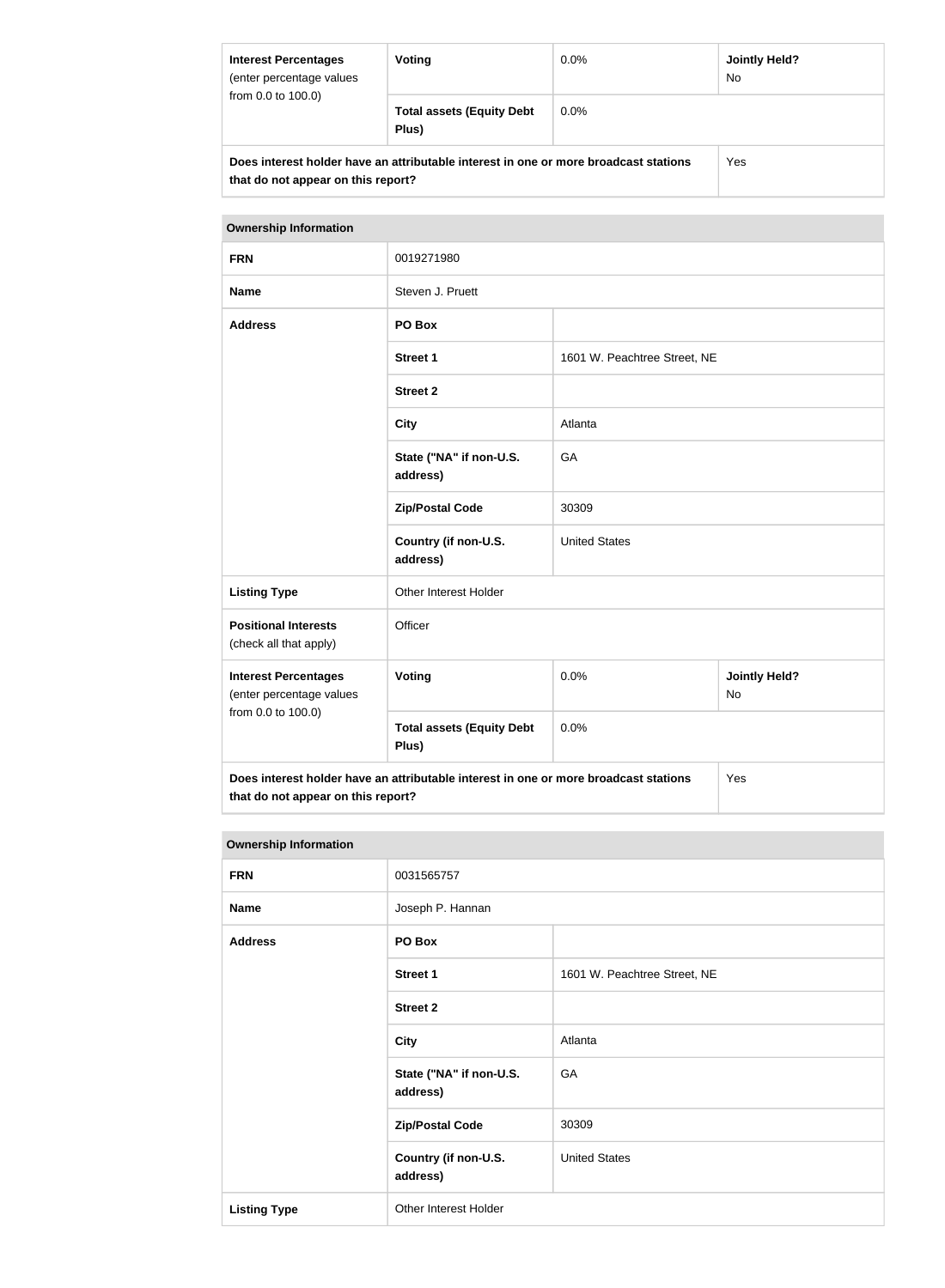| <b>Positional Interests</b><br>(check all that apply)                                                                                                                                                | Officer                                   |         |                                        |
|------------------------------------------------------------------------------------------------------------------------------------------------------------------------------------------------------|-------------------------------------------|---------|----------------------------------------|
| <b>Interest Percentages</b><br>(enter percentage values)<br>from 0.0 to 100.0)                                                                                                                       | Voting                                    | $0.0\%$ | <b>Jointly Held?</b><br>N <sub>o</sub> |
|                                                                                                                                                                                                      | <b>Total assets (Equity Debt</b><br>Plus) | 0.0%    |                                        |
| Does interest holder have an attributable interest in one or more broadcast stations<br>that do not appear on this report?                                                                           |                                           | Yes     |                                        |
|                                                                                                                                                                                                      |                                           |         |                                        |
| (b) Respondent certifies that any interests, including equity, financial, or voting<br>interests, not reported in this filing are non-attributable.<br>If "No," submit as an exhibit an explanation. |                                           | Yes     |                                        |

| (c) Does the Respondent or any reported interest holder<br>hold an attributable interest in any newspaper entities in<br>the same market as any station for which this report is<br>filed, as defined in 47 C.F.R. Section 73.3555?                                                                                                                                                                                                                                                                                                                                                                                                              | No |
|--------------------------------------------------------------------------------------------------------------------------------------------------------------------------------------------------------------------------------------------------------------------------------------------------------------------------------------------------------------------------------------------------------------------------------------------------------------------------------------------------------------------------------------------------------------------------------------------------------------------------------------------------|----|
| If "Yes," provide information describing the interest(s), using<br>EITHER the subform OR the spreadsheet option below.<br>Respondents with a large number (50 or more) of entries to<br>submit should use the spreadsheet option.                                                                                                                                                                                                                                                                                                                                                                                                                |    |
| NOTE: Spreadsheets must be submitted in a special XML<br>Spreadsheet format with the appropriate structure that is<br>specified in the documentation. For instructions on how to<br>use the spreadsheet option to complete this question<br>(including templates to start with), please Click Here.                                                                                                                                                                                                                                                                                                                                              |    |
| If using the subform, leave the percentage of total assets<br>(Equity Debt Plus) field blank for an interest holder unless<br>that interest holder has an attributable interest in the<br>newspaper entity solely on the basis of the Commission's<br>Equity Debt Plus attribution standard, 47 C.F.R. Section<br>73.3555, Note 2(i). If using an XML Spreadsheet, enter "NA"<br>into the percentage of total assets (Equity Debt Plus) field<br>for an interest holder unless that interest holder has an<br>attributable interest in the newspaper entity solely on the<br>basis of the Commission's Equity Debt Plus attribution<br>standard. |    |
| The Respondent must provide an FCC Registration Number<br>for each interest holder reported in response to this<br>question. Please see the Instructions for detailed information<br>and guidance concerning this requirement.                                                                                                                                                                                                                                                                                                                                                                                                                   |    |

**(d) Are any of the individuals listed as an attributable interest holder in the Respondent married to each other or related to each other as parentchild or as siblings?** No

If "Yes," provide the following information for each such the relationship.